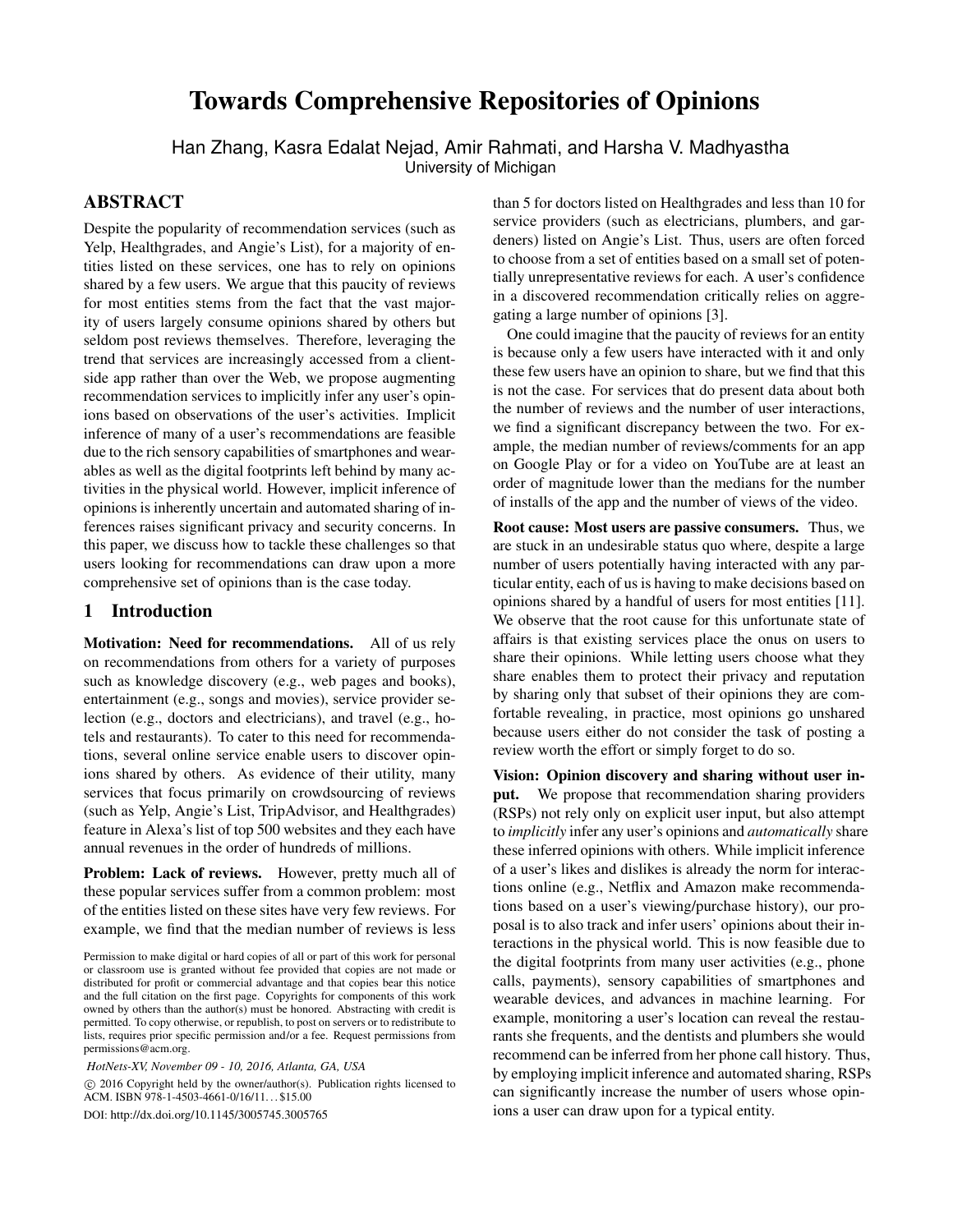

<span id="page-1-1"></span>Figure 1: (a) Distribution across entities of number of reviews. (b) Distribution across queries of the number of matching entities with 50 or more reviews. (c) Comparison on Google Play and YouTube (YT) of the number of users who explicitly interact (e.g., post review, +1) versus number of users who implicitly interact (e.g., install app, view video).

| <b>Service</b> | # of Categories | # of Entities            |
|----------------|-----------------|--------------------------|
| Yelp           |                 | 24,417 restaurants       |
| Angie's List   | 24              | 26,066 service providers |
| Healthgrades   |                 | 24,922 doctors           |

<span id="page-1-0"></span>Table 1: Summary of measurements.

However, extending the functionality of recommendation services as we envision above entails many new challenges. First, inferring a user's opinion about an entity based only on observations of the user's interactions with that entity is inherently associated with uncertainty as compared with relying on the user's explicit input. Second, even if accurate inference of opinions is feasible, users will be wary about their activities being continually monitored and having to trust RSPs to protect their privacy. These privacy concerns are likely to put off the sizeable fraction of users who seldom share their own opinions on existing services. Lastly, RSPs will have to deal with new kinds of fraud; instead of detecting fake reviews either by analyzing their content [\[20,](#page-6-2) [19\]](#page-6-3) or by detecting groups of colluding accounts [\[18,](#page-6-4) [32\]](#page-6-5), an RSP will have to identify suspicious activity patterns aimed at getting the RSP to infer fake recommendations.

In this paper, we present a sketch of solutions to these unique challenges that need to be tackled to enable implicit inference and automated sharing on recommendation services. On the one hand, to deal with uncertainty, we propose accounting for the "effort" a user puts in when choosing to interact with a particular entity. On the other hand, we discuss how the use of anonymity-preservation techniques to protect privacy can be balanced with the need to detect fraudulent activity. Put together, with these modifications to recommendation services, all users can benefit from a more comprehensive collection of opinions than is the case today.

## 2 Motivation

We begin by describing our measurements of three popular recommendation services and our takeaways from analyzing these measurements.

Measurements. We crawl reviews from three services— Yelp, Angie's List, and Healthgrades—all three of which feature in Alexa's top 500 websites. Yelp is used largely for sharing reviews of restaurants, Healthgrades for doctors, and Angie's List for various kinds of service providers such as electricians, plumbers, and gardeners.

On all three services, we issue a number of queries and crawl the reviews associated with each of the results. Each query comprises the combination of a zipcode within the US and a category. We focus on locations where the number of reviews are likely to be high by using the most populous zipcode in each of the 50 states in the US. In each zipcode, the set of categories we query for varies across services: on Yelp, we query for 9 popular cuisines; on Healthgrades, we query for 4 types of doctors (dentists, family medicine, pediatrics, and plastic surgery) for which users are likely to rely on recommendations found online; and, on Angie's List, we query for all 24 types of service providers listed on the site. Table [1](#page-1-0) summarizes the queries we used and the total number of entities we discovered across all of our queries.

Lack of reviews. First, we examine the number of reviews per entity (restaurant, doctor, or service provider). Figure [1\(](#page-1-1)a) shows that, on all three services, a large fraction of entities have very few reviews. The median number of reviews is 8, 5, and 25 on Angie's List, Healthgrades, and Yelp. This is despite each of these recommendation services being the most popular for the types of entities it caters to and despite our focus on the most populous locations in the US.

The low number of reviews for most entities implies that, for any query issued by a user, the user can form an informed opinion only of a small number of results. Figure [1\(](#page-1-1)b) shows that, for the median query in our measurements, the number of results with at least 50 reviews is 12 on Yelp, 2 on Angie's List, and 1 on Healthgrades, all of which constitute a small fraction of the total number of results that match the median query. For example, though Yelp returns 127 Chinese restaurants near zipcode 19120 (Philadelphia), only 4 of these results have 50 or more reviews. Similarly, Healthgrades lists 248 dentists near zipcode 11368 (New York), but only 13 have over 50 reviews. Thus, for most queries, a user has to either go with a result that has a limited set of reviews or choose from a small set of options that do have a sizeable number of reviews.

Passive consumers dominate. Next, we examine if the low number of reviews for an entity is typically because only few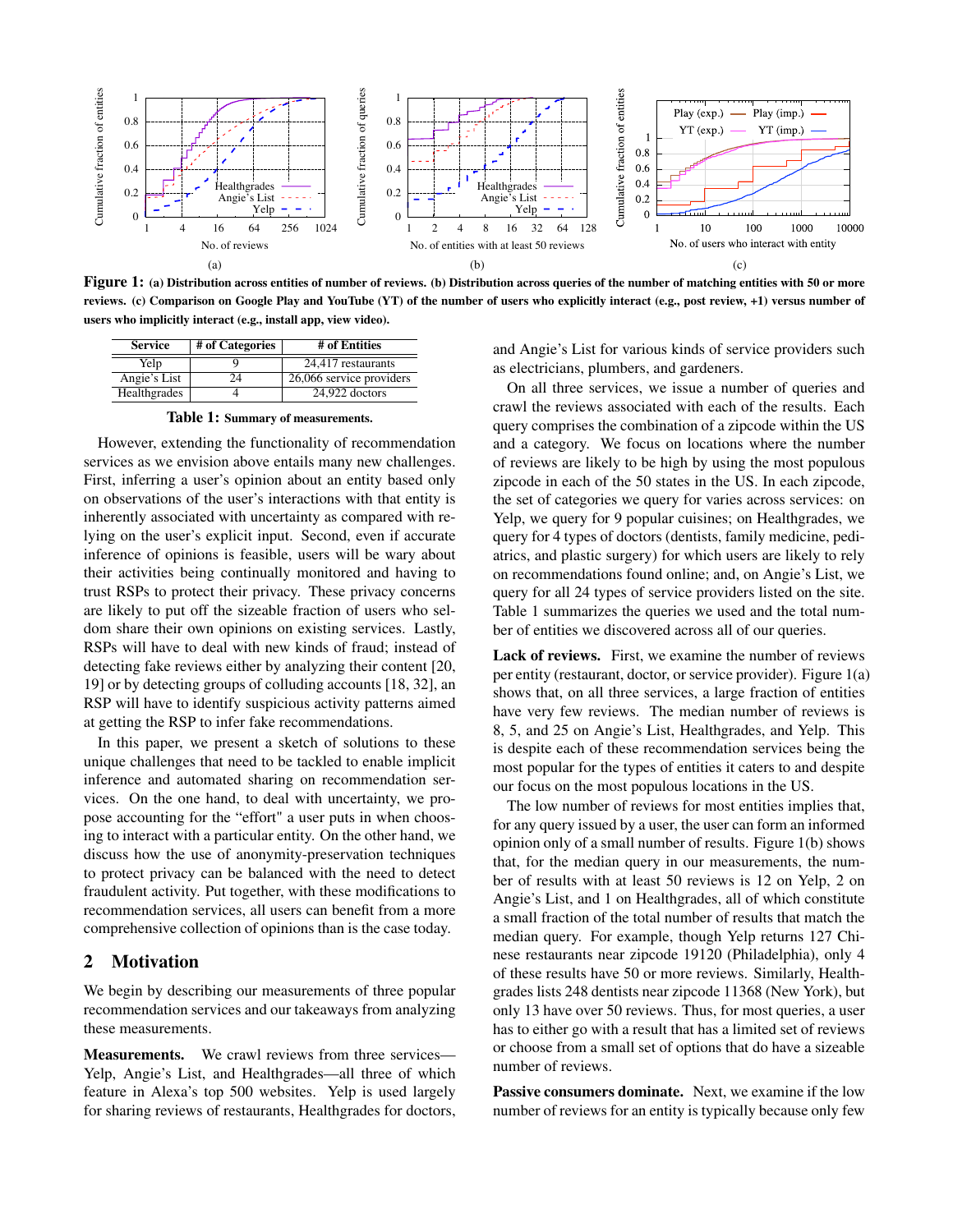users have interacted with the entity and are capable of writing a review. For this, we turn our attention to two other services—Google Play and YouTube; unlike Yelp, Angie's List, and Healthgrades, which can only monitor the set of entities for which a user views reviews on their service, Google Play and YouTube can also identify the number of users who interact with each entity (i.e., download an app or view a video). We randomly selected 1000 apps on Google Play and 1000 videos on YouTube. For every selected entity, we crawled the number of users who have explicitly contributed feedback (in the form of a review, comment, rating, favorite, like, etc.), and the number who have interacted with the entity (viewed a video or downloaded an app).

As we see in Figure [1\(](#page-1-1)c), the discrepancy between the number of users who have interacted with each entity and those who have explicitly provided feedback is more than an order of magnitude. On services such as Yelp, Angie's List, and Healthgrades, we expect the discrepancy between those who interact and those who provide feedback to be likely worse because users interact with the entities listed on these sites (restaurants, service providers, and doctors) offline and need to remember to return to the online service and provide their input. Thus, if the opinion of even a fraction of those who have interacted with an entity but not provided feedback can be implicitly inferred, these numbers suggest that the number of opinions that users can draw upon for a typical entity can be dramatically increased.

## 3 Overview

RSPs could address the paucity of reviews by recruiting more users or by incentivizing users to post more reviews. While these strategies may help, the current state of affairs is despite each of the recommendation services we studied already having tens of millions of active users [\[7,](#page-6-6) [2,](#page-6-7) [4\]](#page-6-8) and RSPs having gone to great lengths to entice users [\[12\]](#page-6-9). Alternatively, if an RSP attempts to increase the chances of its users posting reviews by reminding them to do so, for the types of entities we are considering (doctors, plumbers, restaurants, etc.), an RSP will need the ability to track a user's interactions in the physical world in order to even identify when a user should be sent a reminder.

Therefore, we believe a more prudent course of action would be to figure out how to benefit from the experiences of the silent majority.

#### 3.1 Architecture

We envision RSPs re-architecting their services such that they not only accept reviews from users like they do today, but also enable users to discover recommendations implicit from other users' activities. The high-level principle is that any form of explicit input required from users—even a simple Yes/No to approve sharing of inferred opinions will limit user participation. Hence, RSPs must completely automate the process of gathering input from their passive users. A similar rationale led to the development of the Portable People Meter [\[13\]](#page-6-10), a device that monitors the radio



<span id="page-2-0"></span>Figure 2: Envisioned architecture of a recommendation service.

and television channels that users are listening to or viewing, without relying on explicit input from users.

We envision recommendation services will be designed as shown in Figure [2,](#page-2-0) with the following modifications to the RSP's client and service.

Inferring user-entity interactions. First, RSPs will need to modify their smartphone apps to monitor the user's interactions with entities of interest. Note that many popular recommendation services such as Yelp and TripAdvisor already have tens of millions of users who use their smartphone app; Yelp even gets 70% of its search queries from smartphone users [\[7\]](#page-6-6). To monitor users' interactions with entities of interest, RSPs' apps will need persistent access (even when the user is not interacting with the app) to inputs such as location, phone call history, and emails. An app can then map these sensitive inputs to the corresponding entities (e.g., map location to restaurant or phone number to dentist).

Inferring user opinions. Given the increasing array of sensors on wearable devices (e.g., heart rate monitors on smartwatches [\[9\]](#page-6-11)), an RSP may be able to infer a user's opinion about an entity by monitoring the user's emotions when interacting with the entity. In this paper, we restrict our consideration to more modest means of inferring a user's recommendations: by observing repeated interactions between the user and a entity. To identify repeated interactions, an RSP will need to maintain a history of every user's interactions.

Enabling recommendation discovery. An RSP's service can enable its users to benefit from the inferences made by its app by modifying its search interface. For every search result, the RSP can show not only reviews explicitly contributed by users but also a summary of inferred opinions. Unlike the use of collaborative filtering [\[30\]](#page-6-12) to suggest recommendations based on the entities that a user has interacted with, a search-based interface is more widely applicable. For example, any particular user is likely to have interacted with only one or at most a few doctors and plumbers, preempting the inference of the user's preferences.

#### 3.2 Challenges

Modifying recommendation services as above will require RSPs to tackle several new challenges that they do not have to in their current avatar where they only focus on sharing reviews posted by users.

• Uncertainty: The proposed changes to RSPs are worthwhile only if users' opinions can be accurately inferred. In contrast to explicitly provided input, the process of im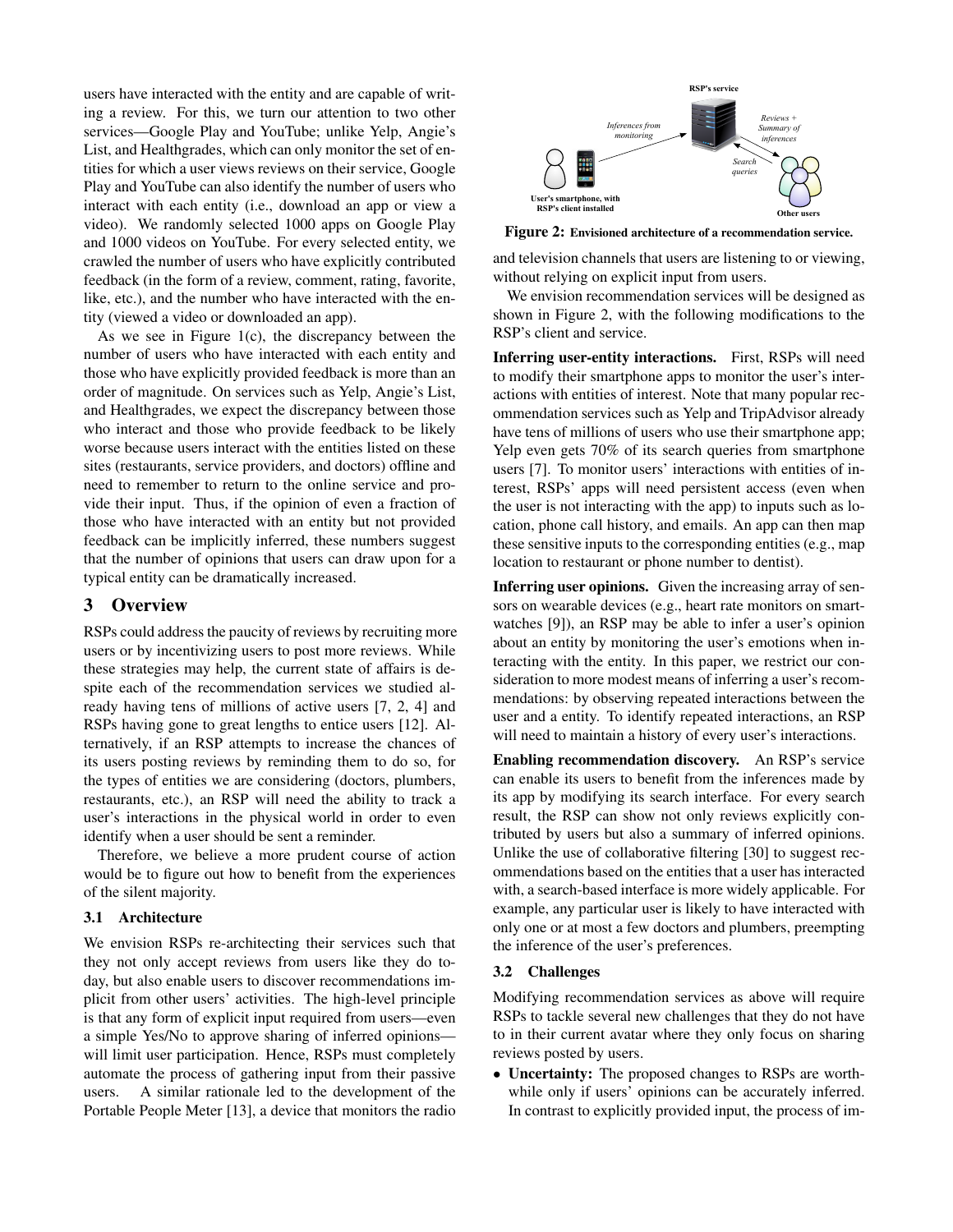plicitly inferring a user's opinion is inherently uncertain. After all, the RSP would be attempting to infer what is in the user's mind based on observations of the user's interactions with entities. Prior work on implicitly inferring a user's level of interest in a particular entity has focused only on web pages [\[17\]](#page-6-13) and videos [\[14\]](#page-6-14) seen online; the features used for inference in these cases (e.g., mouse scrolling and eyeball tracking) are unavailable when inferring a user's opinions about entities in the physical world.

- *•* Privacy: Implicit inference and automated sharing raise a number of privacy concerns for users: 1) for RSP-provided apps to monitor users' interactions with real-world entities, they have to be permitted access to sensitive data such as location and phone call history, 2) RSPs need to maintain a history of user-entity interactions in order to identify recommendations, and 3) in order to ensure that decision overhead does not limit opinion sharing, inferences made will have to be shared with others without requiring approval from the user. RSPs risk losing users unless these privacy concerns are adequately addressed.
- *•* Security: Reliance on implicit inference also exposes recommendation services to new types of fraud. Instead of posting fake reviews, fraudulent users can attempt to get an RSP to infer fake recommendations by exposing the RSP-provided app to artificial user activity.

## 4 Design

We next discuss the high-level principles that an RSP can apply to tackle each of the previously described challenges.

## <span id="page-3-1"></span>4.1 Handling uncertainty

As mentioned previously, we anticipate RSPs inferring a user's recommendation of an entity based on observations of repeated interaction between the user and the entity. However, repeated interaction is of course not always a sign of endorsement; an RSP should not attribute loyalty to what is laziness or compulsion. For example, a user's repeated phone calls to a plumber may be because the plumber did a poor job to begin with. Or, a user may frequent a restaurant only because it is one of the few close to where the user works that satisfy the user's dietary restrictions.

We envision RSPs taking one of two approaches to deal with such uncertainty in implicitly inferring users' opinions.

Effort is endorsement. One approach would be to infer a predictive classifier that takes as input observations of a user's interactions with an entity and either outputs a numerical rating between 0 and 5 or declares it infeasible to accurately gauge the user's opinion.<sup>1</sup> To learn such a classifier, an RSP can gather training data by correlating observations of user-entity interactions with user-provided ratings for the subset of users who do provide explicit input. However, the



<span id="page-3-0"></span>Figure 3: Examples of visualizations comparing users' interactions with different entities.

main question in using such an approach is: what are the input features for the classifier?

We believe the key features are of three kinds: 1) features that quantify the effort the user puts in to interact with an entity, e.g., the distance traveled by a user to visit a dentist; 2) features that reveal whether the user tried out many options before settling on a choice or has stuck with a choice merely due to laziness in finding an alternative, e.g., a user's repeated interactions with an electrician mean more if he has availed the services of other electricians previously; and 3) features that quantify the number of other similar options from among which the user selected the entity with which she repeatedly interacts, e.g., nearby restaurants with similar attributes (cuisine, price level, parking, etc.). All of these features are undoubtedly tricky to get right, e.g., the user may have interacted with a different electrician only because she moved to a different city, and gauging the similarity of restaurants depends on a large number of dimensions that are hard to compare such as the menu and ambiance. However, these high level principles are likely to hold an RSP in good stead in selecting input features for its opinion predictor.

Comparative visualizations. An alternative approach to deal with the uncertainty of inferring recommendations would be to *not* attempt to infer the opinions of *individual* users. Instead, the aggregate statistics about users' interactions with an entity can often be quite revealing.

Specifically, when a user issues a search, apart from displaying the set of entities that match the query, an RSP's search interface can also show to the user visualizations that compare users' interactions with those entities. For example, Figure [3\(](#page-3-0)a) compares the histograms of the number of visits per user across three dentists. Such a visualization would make clear that dentist A has very few repeat patients compared to dentists B and C. However, as discussed previously, repeated interactions do not necessarily denote endorsement. Hence, additional visualizations would be vital such as the one in Figure [3\(](#page-3-0)b), which shows that the average distance travelled is more strongly correlated with the number of visits for dentist B than dentist C.

When a set of users interact with the same entity as a group (e.g., visit a restaurant together), an RSP must explicitly account for such instances to ensure that the collective recommendation power of groups does not artificially inflate the aggregate activity associated with an entity.

<sup>&</sup>lt;sup>1</sup>Since implicit inference of opinions will never be perfect, an RSP must strive to identify instances when accurate inference is infeasible and choose to avoid making a judgement about the user's opinion in such cases.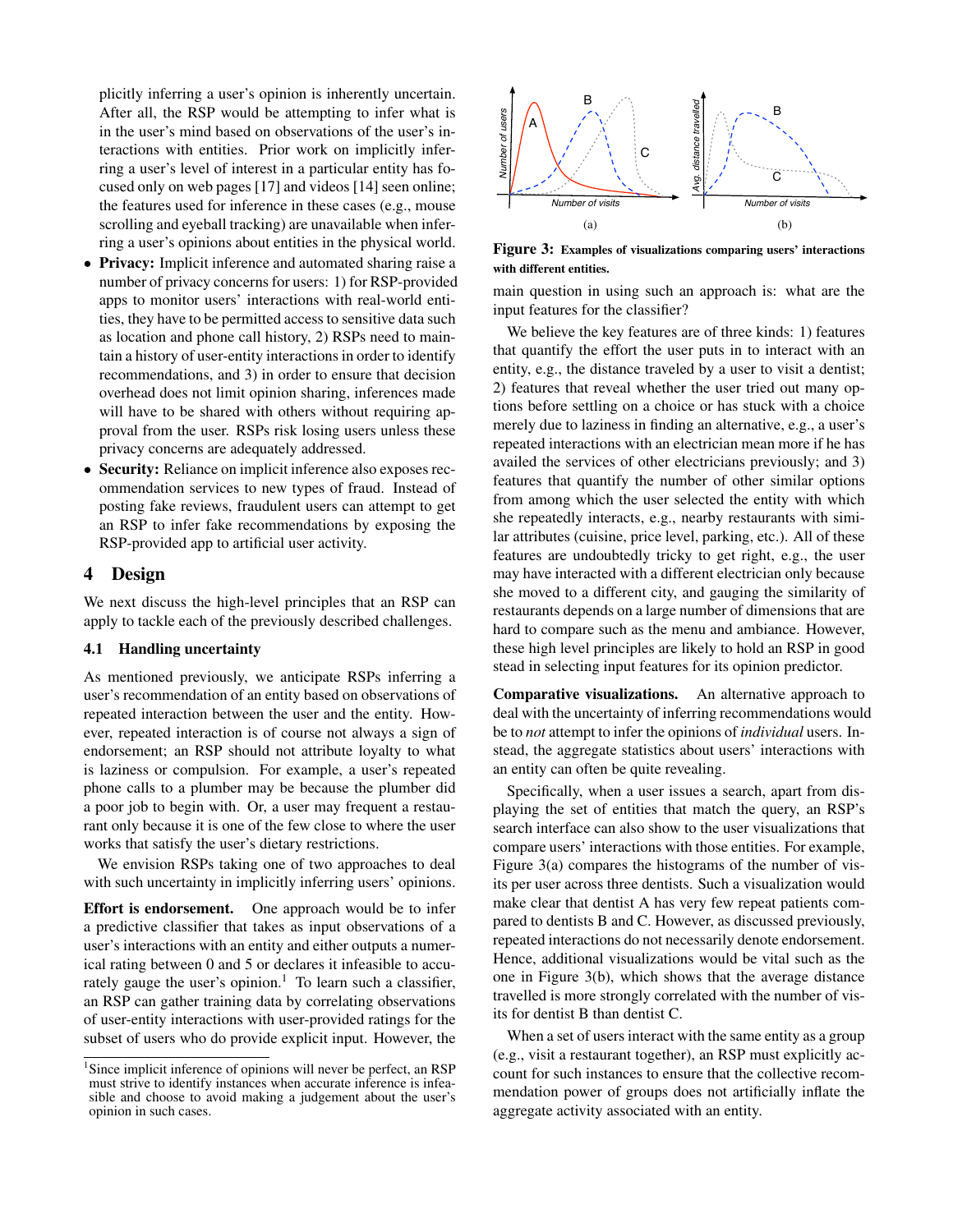### 4.2 Protecting privacy

Even if an RSP is successfully able to manage the uncertainty associated with implicit inference of opinions to provide value for its users, they may still be concerned about using the RSP's modified client due to privacy concerns.

Anonymous uploads. We anticipate any user's primary concerns to be that she has to give an RSP's app access to sensitive data such as location and phone call history, and that the RSP shares its inferences with others without seeking the user's approval. If an RSP uses histograms of inferred ratings or visualizations of aggregate user interactions to export its inferences to users, no information about any individual user is revealed to other users of the service. However, an RSP could potentially share its inferences with thirdparties such as advertisers [\[6\]](#page-6-15), or it could change its interface in a manner that enables other users to infer the entities with which a particular user has interacted [\[15\]](#page-6-16).

We propose that RSPs address this potential privacy concern by ensuring that it is impossible for RSPs themselves to identify for any user the set of entities with which the user has interacted. For this, an RSP's app should locally map the inputs that it is privy to to the corresponding entities and anonymously upload its inferences to the RSP's service. To prevent the use of aggregate information for potential de-anonymization [\[24\]](#page-6-17), for every entity with which a user interacts, the app should upload its inferences on an independent anonymous channel, assuming the underlying anonymity network ensures that any two anonymous channels are unlinkable.

Note that, since there is no need for real-time dissemination or discovery of recommendations in the domains we are considering (restaurants, doctors, service providers, etc.), an RSP's app can upload all of its inferences asynchronously, thereby preventing timing attacks. Moreover, having its app anonymously upload its inferences does not hurt an RSP's typical revenue model of showing ads to its users when they browse its service for recommendations.

Privacy-preserving storage of activity history. Recall that, in order to infer recommendations based on repeated interactions, for every entity that a user has interacted with, the RSP needs to store a sequence of interactions, with a number of features associated with each interaction (e.g., duration of interaction, time since last interaction, distance travelled since previous stationary spot, etc.). To protect the user's privacy from the RSP, it appears intuitive to store the user's history locally on her device. But, leakage of this history (e.g., when a user's device is stolen or compromised) could lead to undesirable consequences such as identity theft or stalking. Moreover, storing histories that span several years (e.g., to infer recommendations of rarely used service providers such as dentists and plumbers) is at odds with the current trend among software firms of minimizing the amount of data they store about their users [\[10\]](#page-6-18).

We believe the solution is for any RSP to store only a re-

cent snapshot of any user's inferred interactions on her device and store the rest of the user's long-term history at the RSP's servers. When a user's device is stolen or compromised, only the user's recent interactions are leaked, similar to how a limited history of a user's web page visits [\[5\]](#page-6-19) and phone calls [\[8\]](#page-6-20) would be revealed on today's phones. It is crucial here that, for every (user, entity) pair for which it stores a historical record, the server must not be able to identify the user.

We must address two key challenges in storing interaction histories anonymously at the RSP's servers. First, to protect user anonymity irrespective of the external information available to an RSP [\[25,](#page-6-21) [24,](#page-6-17) [15\]](#page-6-16), the RSP's servers should store a separate interaction history for every (user, entity) pair in a manner such that a user's histories for two different entities are unlinkable. Such unlinkability will ensure that, even if the RSP does have information about some of a user's interactions with a specific entity, the RSP can at most learn about the user's other interactions with that entity, but no information about other entities with which the user has interacted will be revealed. Second, to safely allow users to update their interaction histories without violating user anonymity, authentication of a user's request to update a specific record should be based on an identifier that is unlinkable to either the user or the user's devices.

Our design for storage of histories at the RSP's servers satisfies the above-mentioned two properties as follows. When a user *u* first installs the RSP's app, the app picks a random number, say *Ru*, and stores this locally on the user's phone. Thereafter, whenever the app infers the user's interaction with an entity *e*, it anonymously requests the RSP's servers to add a new record to the history associated with ID  $hash(R_u, e)$ ; if the server is not already storing a history with this identifier, it initializes a new interaction history for entity *e* and associates it with the specified ID. On the user's device, the RSP's app purges an entry from the user's history once the entry is older than a configurable threshold.

This solution for storing any user's interaction histories at an RSP's servers ensures that the RSP cannot link histories for two different entities stored by the same user. In addition, the client's algorithmic generation of the ID associated with every entity preempts the need for the client to locally store a (entity, ID) mapping, which would reveal all the entities that the user has ever interacted with if data stored on the user's phone is leaked. Even if the value of *R<sup>u</sup>* for a user is leaked, one cannot use it to access the user's information from the server, because the RSP's service only need support requests to update histories but not to retrieve them.

A malicious user could attempt to corrupt others' histories by attempting to guess the *R<sup>u</sup>* value for other users. An RSP can however limit the impact of such attacks by handing out blindly signed tokens [\[16\]](#page-6-22) at a limited rate to every device and require that every device present a valid token when anonymously uploading information.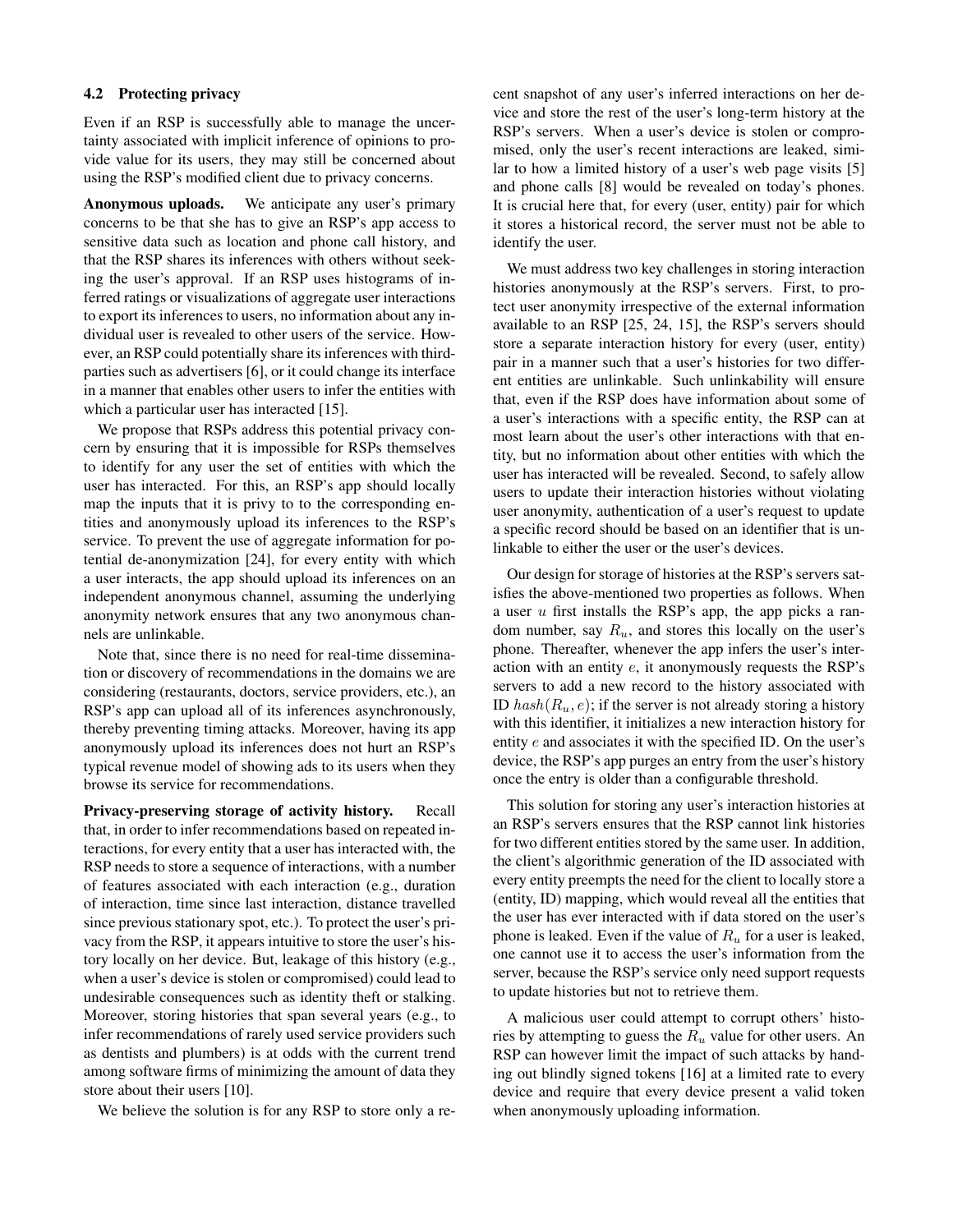#### 4.3 Detecting fake activity

Once RSPs begin to use implicit inferences to inform users' choices, those with vested interests will look to exploit this new vector for influencing users.

Sophisticated adversaries could get an RSP to infer fake recommendations either by modifying the RSP's app (or reverse engineering the app's protocol with the RSP's service) to upload fake information or by providing fake sensor inputs to the unmodified app. To combat such attacks, RSPs can employ remote attestation [\[31,](#page-6-23) [26\]](#page-6-24) to confirm that the client has not been modified and use techniques for trustworthy sensing [\[22,](#page-6-25) [21,](#page-6-26) [29,](#page-6-27) [23,](#page-6-28) [33\]](#page-6-29) to ensure that the sensor inputs received by the client are legitimate.

However, even without modifying an RSP's client or tampering with the inputs it receives, a fraudulent user can lead the client to infer fake recommendations by generating user activity that appears to indicate significant engagement between the user and an entity. For example, to provide evidence of recommending a particular electrician, a user could simply make several back-to-back phone calls to the electrician, hanging up immediately after calling but resulting in a record in the phone's call history. Similarly, any employee at a restaurant can use his presence at the restaurant daily as evidence of his approval of the restaurant.

To tackle such sources of fraud, an RSP's implicit inference of a user's recommendation of an entity should verify whether the user's engagement with that entity reflects that of a typical user. In the above examples, the service should verify that a user's phone calls to an electrician and visits to a restaurant are appropriately spaced apart and are of reasonable duration. This would greatly raise the bar for generating fake recommendations as fraudulent users will have to incur significant cost and effort to mimic the activities of a typical user. For example, to generate a fake recommendation for a particular dentist, a user will need to be at the dentist's office for reasonable periods of time over several years.

For an RSP to generate a profile of a typical user's activities, we observe that the vast majority of users are not malicious; this is why we can still trust an entity's average rating on any existing recommendation sharing service when the number of reviews for that entity is high. Therefore, since the history of interactions for every (user, entity) pair is stored on an RSP's servers, it can merge these individual histories to generate a profile of the typical user. For example, an RSP that enables discovery of recommendations for service providers can use its knowledge of the observed distribution of gaps between interactions with the same provider to detect fraud when a user's frequency of interaction is significantly greater than is typical for a user. Though it is hard to evaluate whether the interactions between a user and an entity are fake if the number of interactions is small, such an interaction history will have limited influence on others.

Discarding interaction histories that significantly deviate from the activity patterns of the typical user will not completely eliminate fake recommendations, but will help dissuade all but the most concerted malicious users by requiring that they put in significant effort to have an impact.

## 5 Discussion

Trust model. RSPs stand to profit from learning more about their users, and the closed source nature of the client app for most RSPs makes it hard to verify their privacy claims. Therefore, it would be ideal if the mechanisms that protect user anonymity are implemented in the smartphone OS, so as to make it infeasible for an RSP's client to compromise user privacy. But, until there are many apps that seek to implicitly infer and automatically share opinions, OS developers have little incentive to support such apps.

Transparency. An RSP must ensure that any user of its app has visibility into the inferences the app has made about the user's activities. Exposing inferences to users will not only assuage potential fears about not knowing what an RSP has inferred about them, but also enable users to correct inaccurate inferences made by the RSP. While getting a user to vet every inference made about her activities is impractical, as doing so will nullify the benefits of implicit inference, the need for inferences to be corrected will likely arise often given the challenges in accurately making inferences without user input (Section [4.1\)](#page-3-1).

Location tracking. Any RSP that attempts to infer a user's interactions based on the user's location (e.g., to identify restaurants the user visits) will have to address concerns about energy efficiency. It can do so by exploiting cues from sensors such as the accelerometer [\[27\]](#page-6-30) (e.g., to sample the user's location only when the user has been stationary for a few minutes and to resample only if the user moves) and by leveraging WiFi and cellular information [\[28\]](#page-6-31), not only the GPS.

Incentives. Some RSPs are accessed primarily over the Web, e.g., Angie's List has 10-12M users visiting its website every month [\[2\]](#page-6-7) but only up to 500K users have installed its Android app [\[1\]](#page-6-32). In such cases, a user is more likely to install the app if she herself benefits from it, and her incentive is not just to help other users by enabling the RSP to infer her opinions. For example, for any search query issued by a user, the RSP could tailor results based on the user's history.

### 6 Conclusions

In summary, we call for a redesign of services that enable recommendation discovery based on opinions shared by users. Motivated by the observation that most entities have very few reviews on existing services, we argue that there exists a need and that it is feasible today to make inferences about users' opinions by passively monitoring their activities. We presented various techniques that RSPs will need to employ to tackle the challenges associated with realizing our vision. In combination, our prescribed redesign of recommendation services will enable all of us to benefit from each others' implicit, but often not explicitly stated, opinions.